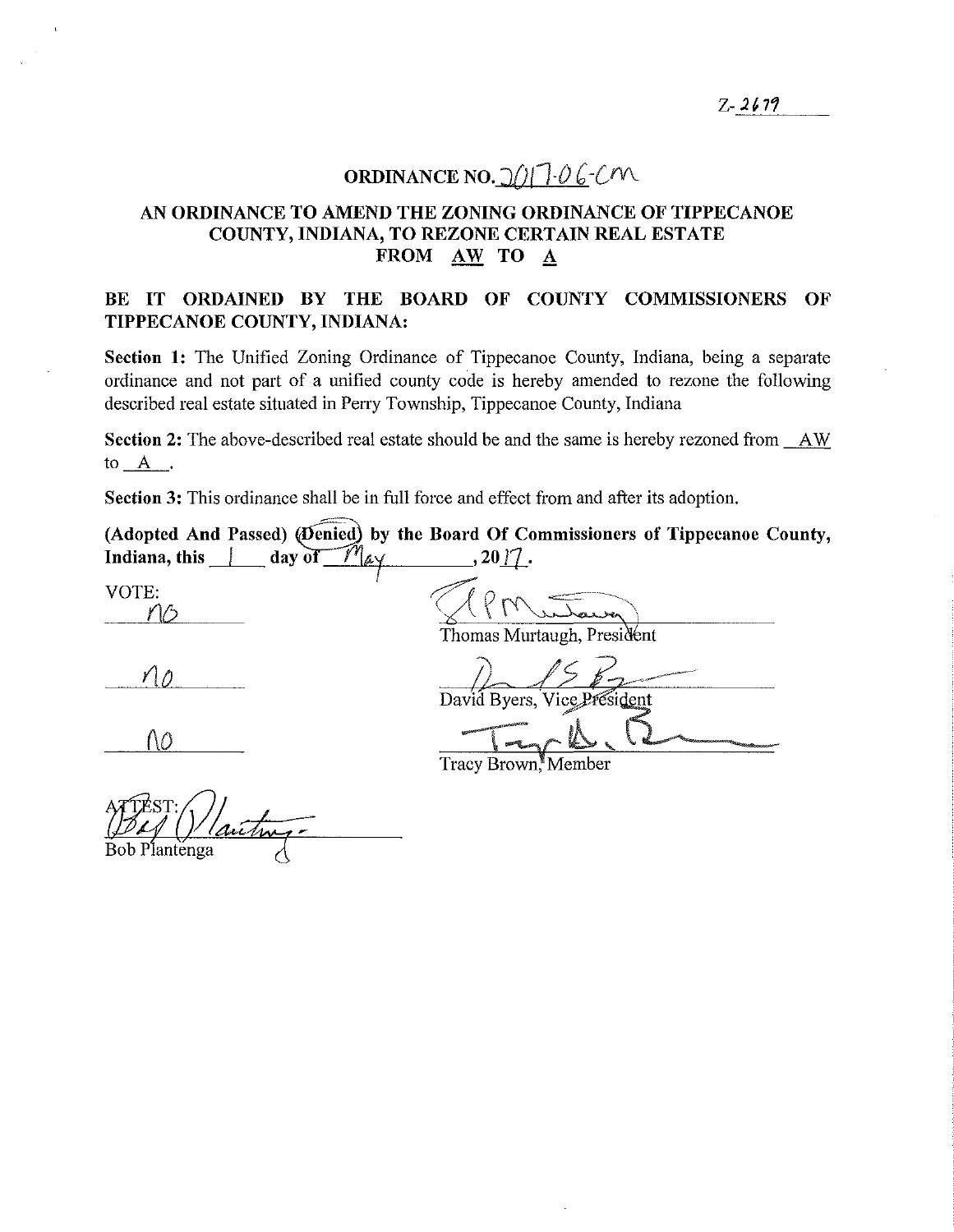#### DESCRJPTION (Land Out of Flood Plain)

A part of the Northeast Quarter of Section 19 and the Northwest Quarter of Section 20, Township 23 North, Range 3 West, Peny Township, Tippecanoe County, Indiana, more completely described as follows:

Commencing at the Northeast comer of Section 19, being marked by a Berntsen monument; Thence South 89°52'35" West, along the North line of the Northwest Quarter of Section 20 and approximate centerline of County Road 100 North, a distance of 39.70 feet to the Point of Beginning; Thence South 07°51 '22" West, a distance of 55.50 feet; Thence South 58°25'34" West, a distance of 57.46 feet; Thence North 88°09'19" West, a distance of 68.34 feet; Thence North 52°11 '25" West, a distance of 94.69 feet; Thence North 82°57'24" West, a distance of 62.89 feet; Thence South 86°51'26" West, a distance of 67.18 feet; Thence South 01°37'54" East, a distance of 52.76 feet; Thence South 06°11 '57" West, a distance of 92.78 feet; Thence South 02°07'24" East, a distance of 115.74 feet; Thence North 57°30'47" East, a distance of 80.25 feet; Thence North 62°34'05" East, a distance of 143.53 feet; Thence South 74°13'21" East, a distance of 42.74 feet; Thence South 19°30'27" East, a distance of 55.86 feet; Thence South 08°51 '19" East, a distance of 101.80 feet; Thence South 30°48'23" East, a distance of 92.47 feet; Thence South 87°34'01" East, a distance of 61.47 feet, Thence South 17°59'01" West, a distance of 46.53 feet; Thence South 12°55'48" East, a distance of 89.13 feet; Thence South 25°16'00" West, along the East line of Chris L. and Jennifer D. Moore as recorded in Document Number 03019890 in the Tippecanoe County Recorder's Office, a distance of 121.92 feet; Thence South 35°53'44" West, a distance of 431.55 feet; Thence North 85°49'55" West, a distance of 170.64 feet to a point on the West line of said Chris L. and Jennifer D. Moore; Thence along the West line of said Chris L. and Jennifer D. Moore, the following (2) courses: (1) North 01°21'49" East, a distance of 111.71 feet; (2) North  $40^{\circ}14'45"$  West, a distance of 548.41 feet to the Southwest comer of the tract conveyed to Chris L. Moore recorded in the Tippecanoe County Recorder's Office in Document Number 95-00175; Thence along the West line of Chris L. Moore, the following  $(5)$  courses:  $(1)$  North 55°07'27" West, a distance of 201.47 feet; (2) North 01°31 '23" East, a distance of 283.91 feet; (3) North 66°37'03" East, a distance of 95.46 feet to a point on a tangent curve to the right, said curve has a central angle of 10°25'23" and a radius of 509.7 feet; (4) Northeasterly along said curve,

92. 72 feet to the North line of Section 19 and the approximate centerline of County Road 100 North; (5) North 89°52'35" East, along the North line of Section 19, a distance of 173.74 feet; Thence South 74°40'24" West, a distance of 68.41 feet; Thence South 30°20'1 l" West, a distance of 112.22 feet; Thence South 26°36'39" East, a distance of 108.97 feet; Thence South 39°48'04" East, a distance of 60.89 feet; Thence South 88°45'29" East, a distance of 205.59 feet; Thence North 79°41'34" East, a distance of 43.78 feet; Thence North 07°13'11" East, a distance of 128.36 feet; Thence North 00°47'32" East, a distance of 109.51 feet; Thence North 27°40'38" East, a distance of 21.96 feet to the North line of Section 19 and the approximate centerline of County Road 100 North; Thence North 89°52'35" East, along the North line of Section 19, to the Point of Beginning, containing 12.378 acres, more or less.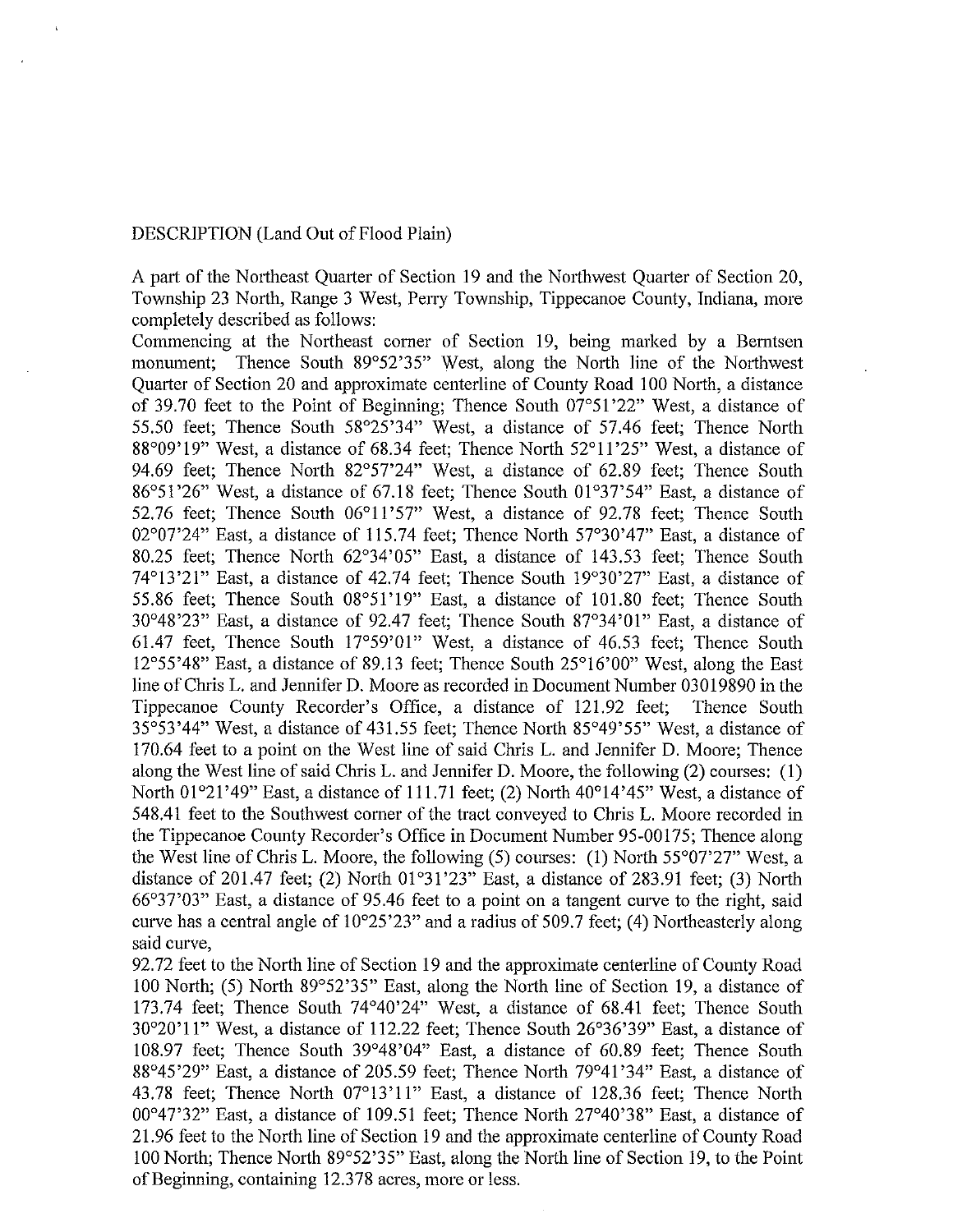#### EXCEPTING:

Description (2.769 Acres  $\pm$ )

A part of the Northeast Quarter of Section 19, Township 23 North, Range 3 West, Perry Township, Tippecanoe County, Indiana, more particularly described as follows: Commencing at a railroad spike at the Northeast corner of Section 19; Thence North 89°57'08" West along the North line of said Section, 684.61 feet to a PK nail at the point of beginning; Thence South 01°08'30" West, 468.16 feet to a 5/8" rebar; Thence North 88°51'30" West, 122.58 feet to a rebar along the Northeasterly boundary of Woodberry Planned Development, Phase One, as recorded in Plat Cabinet C, Sheet 90; Thence the following two (2) courses along the Northeasterly and Easterly boundary of Woodberry Planned Development Phase one; 1) North 54°57'10" West, 201.47 feet to a rebar; 2) North 01°41'40" East, 283.91 feet to a PK nail at the Northeasterly corner of Woodberry Planned Development, Phase One, and approximate centerline of County Road 100 North; Thence the following two (2) courses along the approximate centerline of County Road 100 North; **1)** North 66°47'20" East, 95.46 feet to a PK nail at the point of curvature of a tangent curve to the right, said curve has a central angle of  $10^{\circ}16'36"$  and a radius of 509.70 feet; 2) Northeasterly along said curve, 91.42 feet to a PK nail at the North line of Section 19 and point of non-tangency; Thence South 89°57'10" East, along the North line of said section, 113.90 feet to the point of beginning, containing 2.769 acres.

Acreage after exception: 9.609 Acres.

The above Description is based on the July 27, 2005 Flood Plain Survey by R. W. Gross & Associates, Inc., Job No. 05-52-FLD.

Bearings in the description are based on State Plane Coordinates Grid North (N.A.D. 83) as determined by the Tippecanoe County Section Corner Perpetuation Project.

Subject to all easements, restriction and rights of way of record.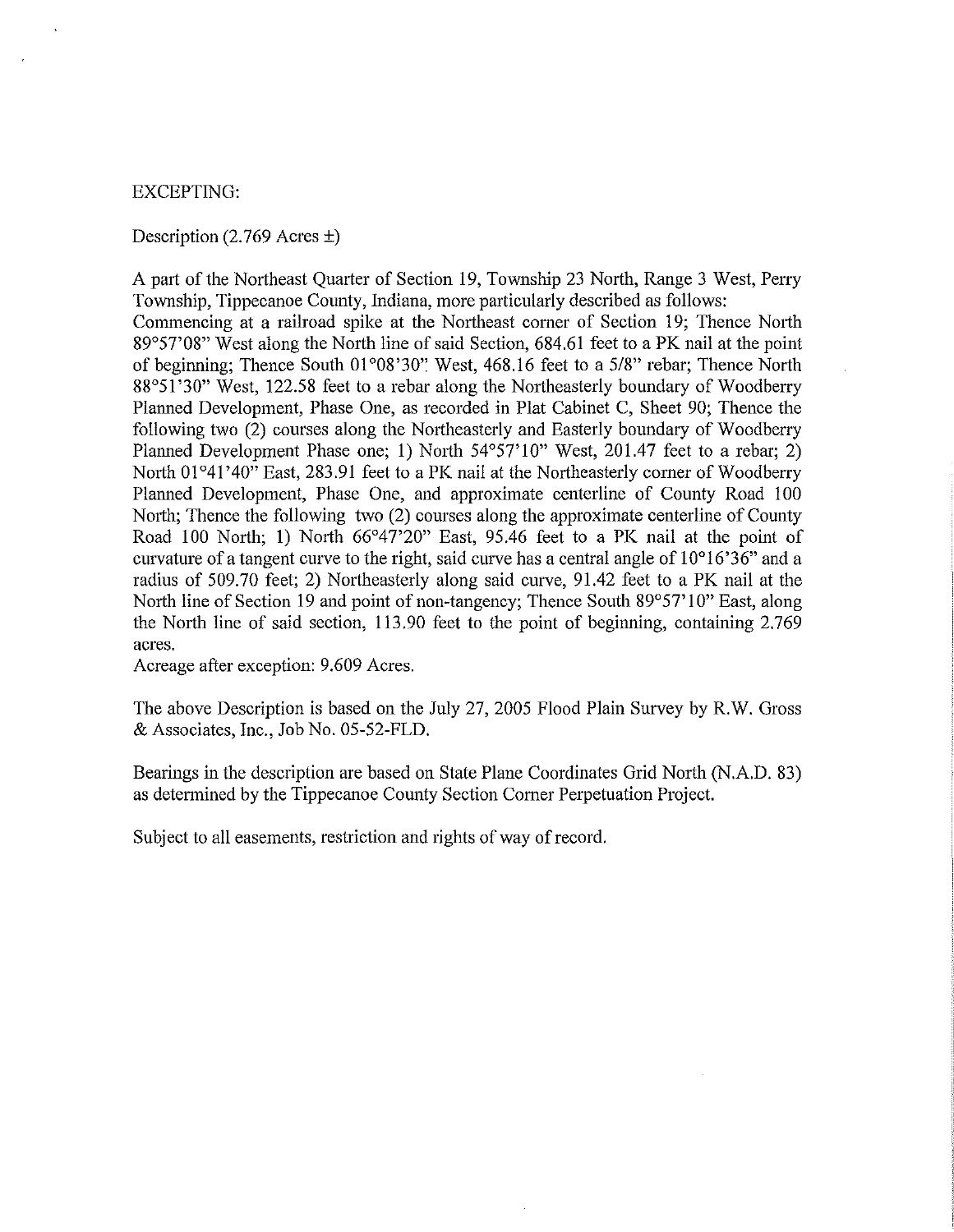THE Area Plan Commission

20 NORTH 3RD STREET · LAFAYETTE, INDIANA .47901-1209

> April 20, 2017 Ref; No.: 17-115

**Tippecanoe County Commissioners** 20 North. Street Lafayette, **IN** 47901°

#### **CERTIFICATION**  , .. - - . - ' - - . ' . . . .

(765) 423-9242 (765) 423,9154 [FAX] www.tippecanoe.in.gov/apc

#### **RE: Z-2679--CHRIS L. MOORE (AW to A):**

Petitioner is requesting rezoning of 9.609 acres (originally filed as 17.4 acres) located at 6303 **E** 100 **N,** approximately% mile east of CR 550 E, Perry 19 **(NE)** and 20 (NW) 23-3.CONTIMUED FROM THE FEBRUARY APC MEETING AT PETITIONER'S REQUEST.

#### Dear Commissioners:

As Secretary to the Area Plan Commission of Tippecanoe County, I do hereby certify that at a public hearing held on April 19, 2017 the Area Plan Commission of Tippecanoe County voted **1** yes ~ 14 no on the motion to rezone the subject real estate from A to AW. Therefore, the Area Plan Commission of Tippecanoe County recommends to the Tippecanoe County Commissioners that the proposed rezoning. ordinance be D.ENIED for the property described in the attachment.

Public Notice has been given that this petition will be heard before the Tippecanoe County Commissioners at their May **1,** 2017 regular meeting. Petitioners or their representatives must appear to present their case.

Sincerely,<br>*(ului\_ Dull Tuhuy*<br>Sallie Dell'Fahey

**Executive Director** 

SDF/lmu

Enclosures: Staff Report & Ordinances

cc: Chris Moore Joseph Bumbleburg· Mike Wolf, Tippecanoe County Building Commissioner

. In the set of the set of the set of the set of the set of the set of the set of the set of the set of the set of the set of the set of the set of the set of the set of the set of the set of the set of the set of the set

of TIPPECANOECOUNTY

SALLIE DELL FAHEY. EXECUTIVE DIRECTOR .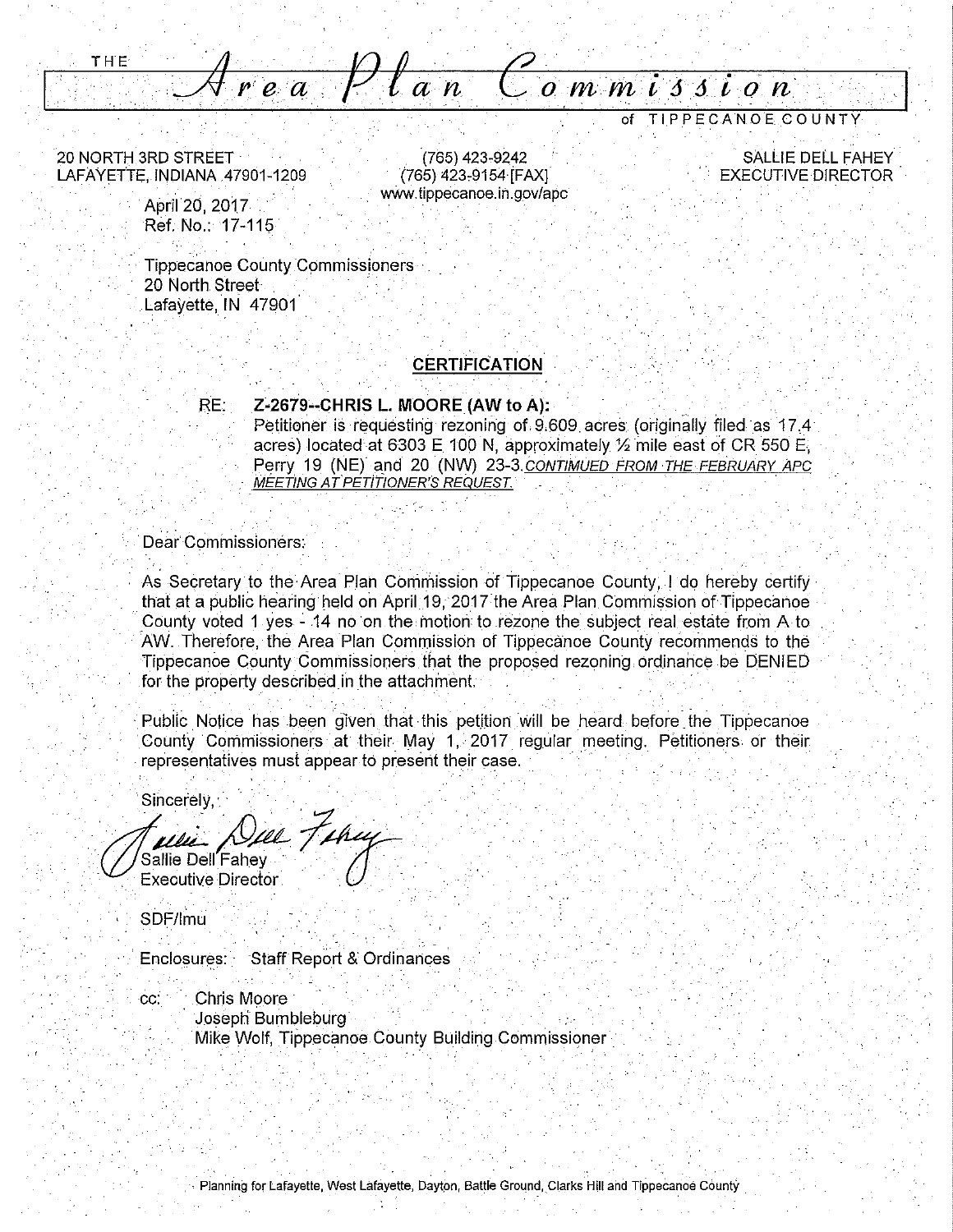# Z-2679 CHRIS L. MOORE (AW to A)

STAFF REPORT January 12, 2017